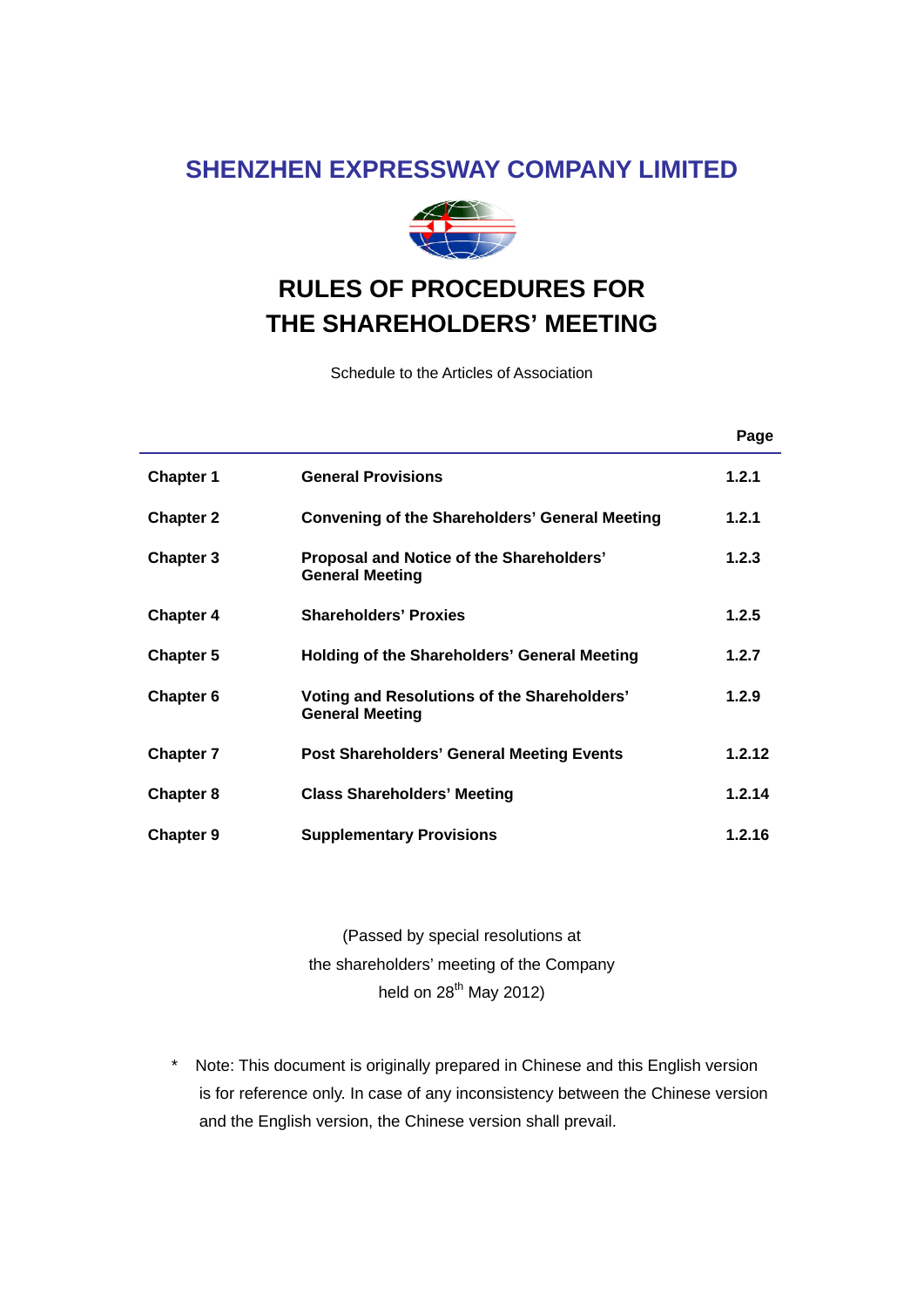#### **Chapter 1 General Provisions**

- Article 1 In order to ensure full exercise of the powers of the shareholders' general meetings and regulate the procedures for the shareholders' general meetings and its decision-making procedures and methods, the Company formulates these rules in accordance with the provisions of the relevant law and regulations such as Company Law, Securities Law and Rules for the Shareholders' General Meetings of Listed Companies published by the CSRC and these Articles of Association.
- Article 2 The Company shall convene the shareholders' general meeting in strict accordance with relevant requirements of the laws and regulations, these Articles of Association and these rules so as to ensure that shareholders can exercise their rights in accordance with the laws.

The board of directors of the Company shall earnestly perform its duties and organise the shareholders' general meeting in a serious and timely manner. All directors of the Company shall exercise their diligence to ensure that the shareholders' general meeting are held properly and its powers are exercised in accordance with the laws.

- Article 3 The shareholders' general meeting shall exercise its powers within the scope specified in the Company Law and these Articles of Association.
- Article 4 Shareholders' general meetings shall be classified as annual general meetings and extraordinary general meetings. The annual general meetings shall be convened once a year and shall be held within six months after the end of the preceding accounting year. Extraordinary general meetings which are convened irregularly shall be convened within two months from the date upon the occurrence of the circumstance for which a shareholders' general meeting shall be convened as specified in the Company Law and these Articles of Association.

If the Company cannot convene a shareholders' general meeting within the period above, it shall report to the Shenzhen Bureau of CSRC ("CSRCSB") and the SSE to explain the reasons and make an announcement in respect thereof.

- Article 5 If the Company holds a shareholders' general meeting, it shall engage a lawyer to issue legal advice on the following matters and make an announcement in respect thereof:
	- 1. whether the convening of the shareholders' general meeting and its procedures are in compliance with the requirements of the laws and regulations and these Articles of Association;
	- 2. whether the qualifications of the attendees and convener are legal and valid;
	- 3. whether the procedures and results of voting of the meeting are legal and valid;
	- 4. legal advices on other relevant matters at the request of the Company.

#### **Chapter 2 Convening of the Shareholders' General Meeting**

Article 6 The board of directors shall convene the shareholders' general meeting within the period specified by Article 4 of these rules on a timely basis.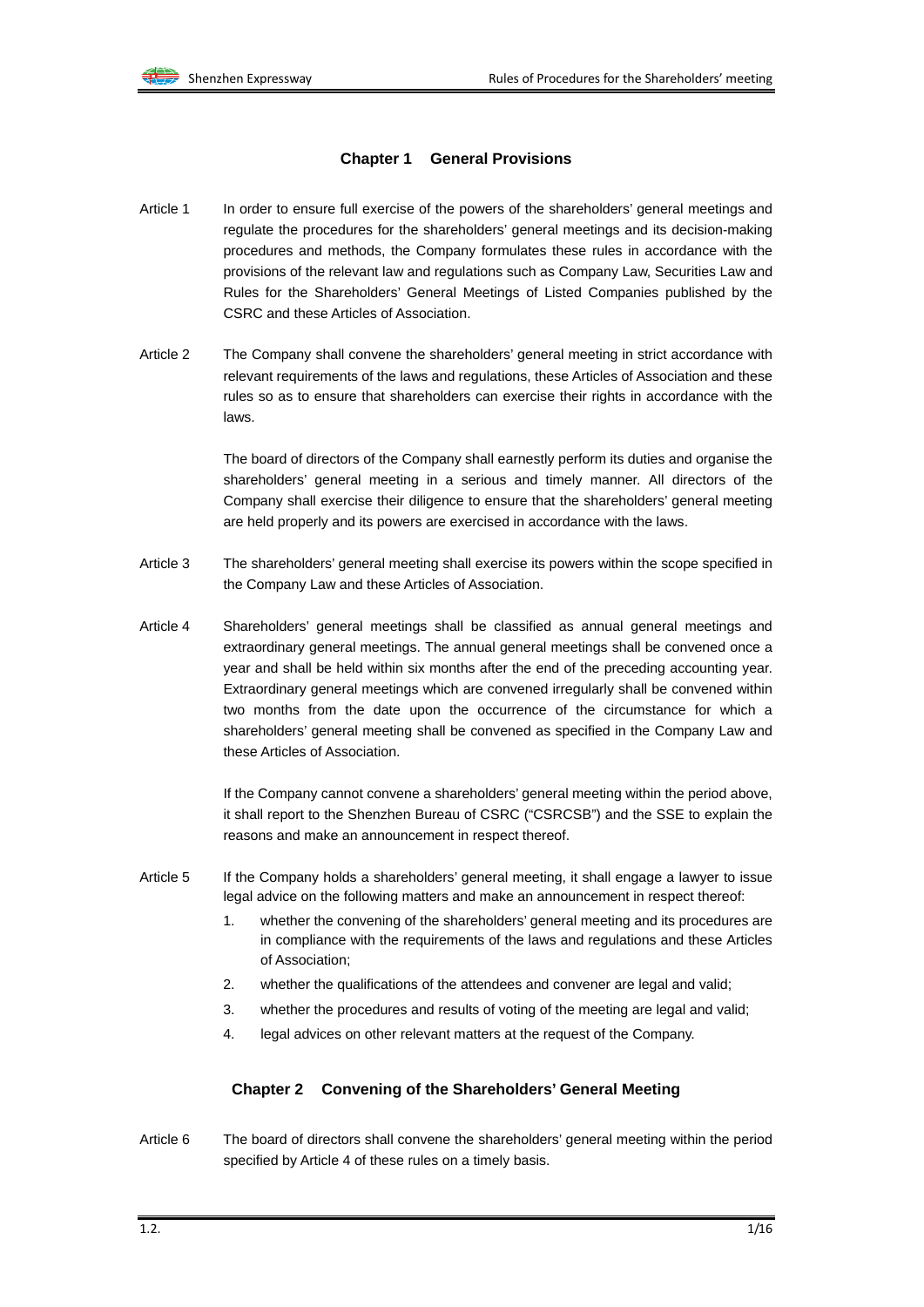Article 7 Independent directors are entitled to propose to the board of directors of the Company to convene an extraordinary general meeting. The board of directors of the Company shall, in accordance with the laws and regulations and these Articles of Association, furnish a written reply stating its agreement or disagreement to the convening of the extraordinary general meeting within ten days after receiving such proposal from the independent directors.

> In the event that the board of directors of the Company agrees to convene an extraordinary general meeting, it shall serve the notice of the shareholders' general meeting within five days after the relevant board resolution is made. In the event that the board of directors of the Company does not agree to convene an extraordinary general meeting, it shall give reasons and make an announcement in respect thereof.

Article 8 The supervisory committee is entitled to propose the convening of an extraordinary general meeting to the board of directors and such proposal shall be made in writing. The board of directors shall, in accordance with the laws and regulations and these Articles of Association, furnish a written reply stating its agreement or disagreement to the convening of an extraordinary general meeting within ten days after receiving such proposal.

> In the event that the board of directors agrees to convene an extraordinary general meeting, it shall serve the notice of the shareholders' general meeting within five days after the relevant board resolution is made. Consent of the supervisory committee shall be obtained in the event of any changes to the original proposal made in the notice.

> In the event that the board of directors does not agree to convene an extraordinary general meeting or does not furnish any written reply within ten days after receiving such proposal, it shall be deemed that the board of directors cannot perform or fails to perform the duty of convening a shareholders' general meeting, in which case the supervisory committee may convene and preside over such meeting by themselves.

- Article 9 Shareholders shall comply with the following procedures in proposing to convene an extraordinary general meeting or a class shareholders' meeting:
	- 1. Two or more shareholders individually or collectively holding 10% or more of the total voting rights at such meeting may propose to the board of directors to convene an extraordinary general meeting or a class shareholders' meeting and state the topic of the meeting by signing one copy or several copies of written requisition in the same form and content. The board of directors shall upon receipt of the above-mentioned written requisition convene the extraordinary general meeting or the class shareholders' meeting as soon as possible. The above-mentioned number of shares held by the shareholders shall be calculated based on the date when the shareholders submit the written requisition.
	- 2. In the event that the board of directors does not serve the notice of the shareholders' general meeting within thirty days after receiving the abovementioned written requisition, the shareholders who proposed may convene the meeting themselves within four months after the board of directors receives such proposal. The procedure of convening such meeting shall be the same as the procedure of convening shareholders' general meeting by the board of directors as far as possible.
- Article 10 Where the supervisory committee or shareholders decide(s) to convene the extraordinary general meeting by itself/themselves, it/they shall notify the board of directors of the Company in writing, and shall file with the CSRCSB and the SSE.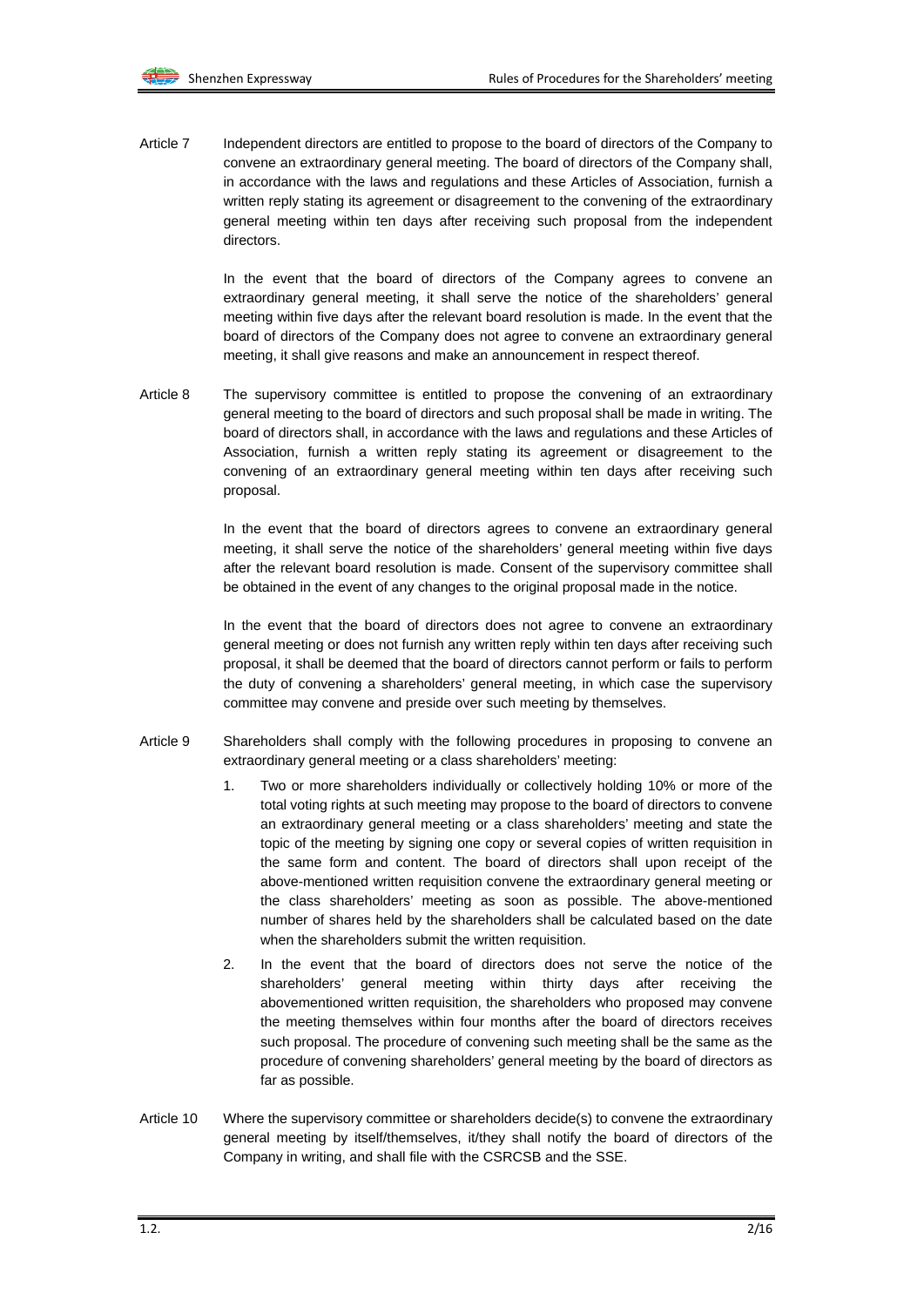The shareholding of the convening shareholders shall not be less than ten per cent before making announcement of the resolutions of the shareholders' general meeting.

The supervisory committee and the convening shareholder shall submit relevant supporting materials to the CSRCSB and the SSE upon the issuance of the notice of shareholders' general meeting and the announcement of the resolutions of the shareholders' general meeting.

- Article 11 For a shareholders' general meeting convened by the supervisory committee or by shareholders itself/themselves, the board of directors and the secretary to the board shall be co-operative. The board of directors of the Company shall provide the register of shareholders as of the date of registration. In the event that the board of directors fails to provide the register of shareholders, the convener may apply to the securities registration and clearing institution for obtaining the register of shareholders with the relevant announcement on the convening of the shareholders' general meeting. The register of shareholders obtained by the convener shall not be used for purposes other than convening of the shareholders' general meeting.
- Article 12 Necessary expenses arising from convening of a shareholders' general meeting by the supervisory committee or shareholders shall be borne by the Company.

#### **Chapter 3 Proposal and Notice of the Shareholders' General Meeting**

- Article 13 The content of proposals of the shareholders' general meeting shall fall within the functions and powers of the shareholders' general meeting, have clear topic for discussion and specific matters to be resolved and comply with relevant provisions of the laws and regulations and these Articles of Association.
- Article 14 A shareholders' general meeting shall be convened by a written notice to the shareholders registered as such in the register of shareholders forty-five days prior to the meeting specifying the matters to be considered and the time and place of the meeting to be held. The period of the issue of the notice shall exclude the date of the meeting.
- Article 15 Shareholders who intend to attend the shareholders' general meeting shall serve on the Company a written reply twenty days before the date of the meeting. Pursuant to the written replies received twenty days prior to the shareholders' general meeting, the Company shall calculate the number of shares vested with voting rights held by those shareholders who intend to attend the meeting. If the number of shares vested with voting rights held by those shareholders who intend to attend the meeting is more than one half of the total number of shares of the Company vested with voting rights, the Company may convene a shareholders' general meeting; otherwise, the Company shall within five days thereof give notice again to the shareholders specifying the matters to be considered and the date and place of the meeting by way of an announcement. After giving such notice, the Company may convene the shareholders' general meeting.
- Article 16 A notice of a shareholders' general meeting shall fulfill the following requirements:
	- 1. it shall be in writing;
	- 2. it shall specify the place, the date and the time of the meeting;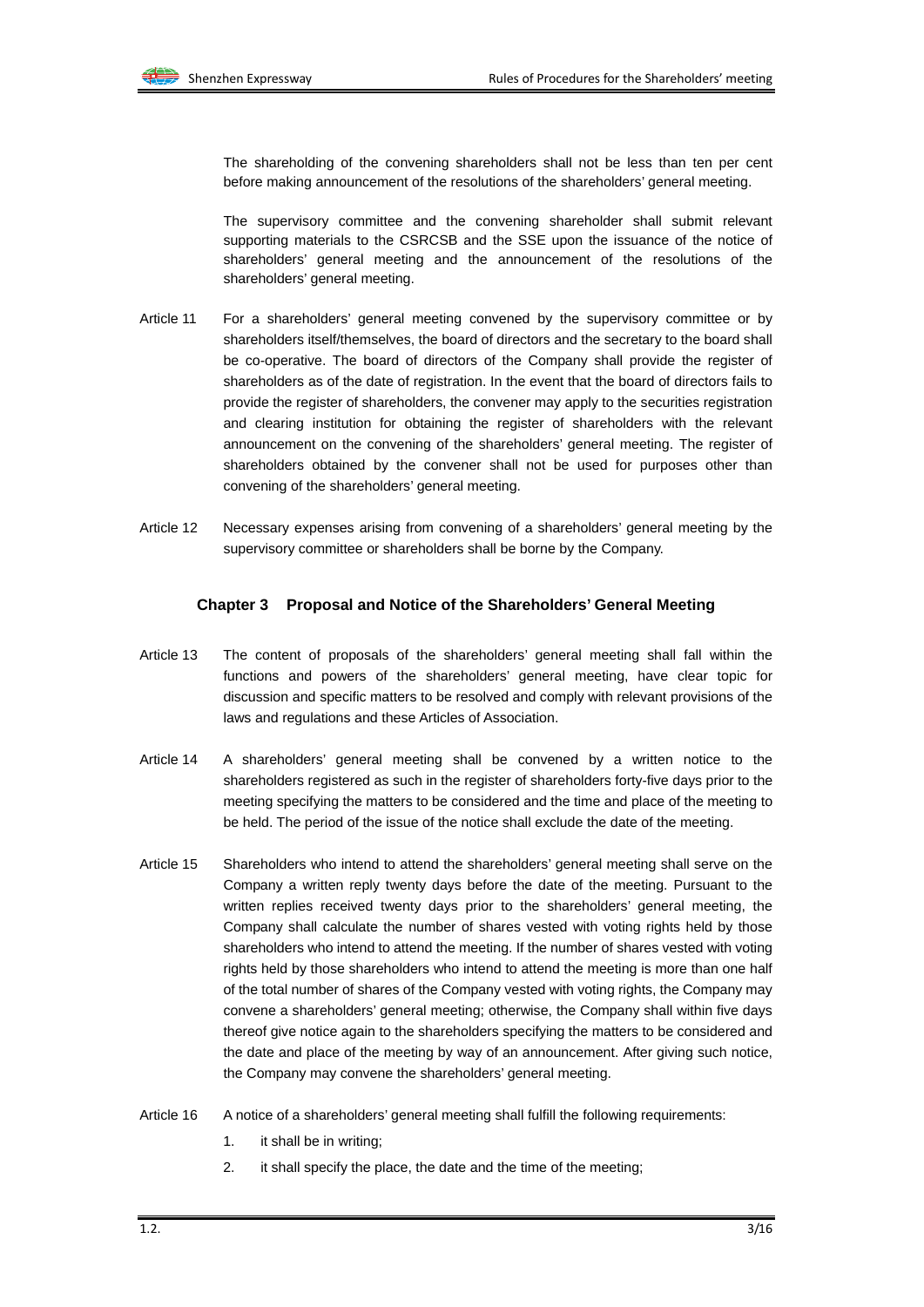- 3. it shall state the business to be transacted;
- 4. it shall provide the shareholders with all such information and explanation necessary for a prudent decision to be made by the shareholders on the business to be transacted, which shall include (but not limited to) the provision of concrete terms and contract (if any) of the proposed transaction together with a detailed explanation of the causes and consequences thereof in the event where the Company proposes a merger, repurchase of its shares, a restructuring of share capital or other manners of reorganisation;
- 5. if any of the directors, supervisors, president and other senior management is materially interested in matters to be discussed, he/she shall disclose the nature and the extent of such interest; if the effect of the matters to be discussed on such director, supervisor, president or senior management as a shareholder differs from other shareholders of the same class, such differences shall be specified;
- 6. opinions and reasons given by the independent directors shall be disclosed when the notice or supplementary notice of the shareholders' general meeting is given if the matters to be discussed require independent directors' opinions;
- 7. it shall contain the full text of any special resolution proposed to be passed at the meeting;
- 8. it shall expressly specify in writing that the shareholders entitled to attend and vote at the meeting shall have the right to appoint one or more than one proxy to attend the meeting in his/her stead and to vote thereat and the proxy or proxies need not be a shareholder;
- 9. it shall specify the time and place for the delivery of the instrument for appointing proxy to vote at the meeting;
- 10. it shall specify the date of registration of the voting rights for shareholders who are entitled to attend in the shareholders' general meeting. Once the date of registration is determined, it shall not be changed;
- 11. it shall specify name and telephone number of the contact person of the shareholders' general meeting.
- Article 17 For matters involving election of directors and/or supervisors to be discussed at the shareholders' general meeting, the particulars of candidates for directors and/or supervisors to be fully disclosed in the notice of the meeting shall at least include:
	- 1. personal particulars including educational background, working experience, and any part-time job;
	- 2. whether they are connected with the Company or its controlling shareholder(s) or de facto controller(s);
	- 3. their shareholdings in the Company;
	- 4. whether or not they have been subject to any punishment by the securities regulatory authorities or other related authorities or stock exchanges.
- Article 18 When the Company convenes an annual general meeting, shareholder(s) who individually or collectively holds in aggregate three per cent or more of the voting rights of the Company or the supervisory committee shall be entitled to propose new motions in writing to the Company. The Company shall include those motions falling within the scope of responsibility of the shareholders' general meeting into the agenda of such meeting, and serve the supplementary notice timely.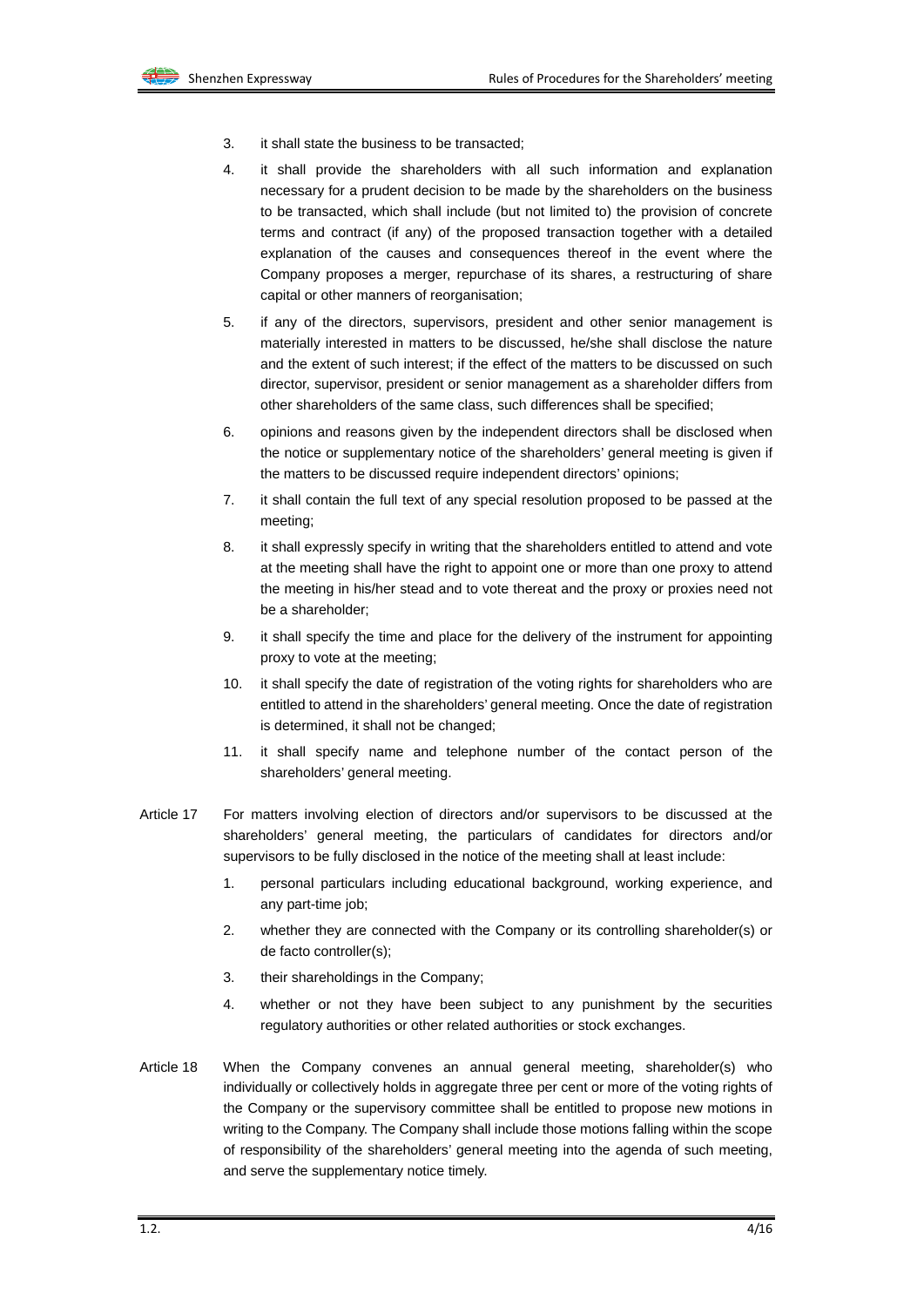For matters involving election of directors to be discussed at the shareholders' general meeting and if, within the statutory time limit, the convener receives notice of nomination of director's candidate from person entitled to nominate, the convener shall issue announcements or documents in accordance with relevant requirements of the listing rules of the stock exchange where the shares of the Company are listed.

The convener shall consider whether to postpone the shareholders' general meeting in order to give the shareholders at least fourteen days to consider the new motions or relevant information in the supplemental notice, announcement or documents.

Except for cases stipulated in the preceding paragraph, after the publication of the notice of the shareholders' general meeting, the convener shall not amend motions set out in the notice of the shareholders' general meeting or add new motion. The shareholders' general meeting shall not vote and resolve motions not stated in the notice of the shareholders' general meeting or motions which do not meet the requirements in Article 13 of these rules.

Article 19 Notice of shareholders' general meeting shall be served on the shareholders (whether vested with voting rights at the shareholders' general meeting or not) by personal delivery or by prepaid post at the address recorded in the register of shareholders. In respect of holders of domestic shares, notice of shareholders' general meeting may also be served by way of announcement.

> The announcement referred to in the preceding paragraph shall be published forty-five days prior to the date of the meeting in one or several newspapers designated by the securities supervisory authorities. Once it is published, all holders of domestic shares shall be deemed to have received notice of the shareholders' general meeting.

> Accidental omission to serve a notice on, or non-receipt of any such notice by, such person who is entitled to receive the same shall not invalidate the meeting and the resolutions passed at the meeting.

Article 20 After issuing the notice of shareholders' general meeting, without any proper reason, the shareholders' general meeting shall not be postponed or cancelled and the proposals set out in the notice of shareholders' general meeting shall not be cancelled. When the shareholders' general meeting is to be postponed or cancelled, the convener shall make an announcement within two working days after knowing the relevant reason or at least two working days prior to the date on which the shareholders' general meeting is originally scheduled and give the reasons therefor. The shareholders' general meeting may postpone the meeting by way of passing a resolution for which every shareholder shall have voting rights.

#### **Chapter 4 Shareholders' Proxies**

Article 21 Any shareholder who is entitled to attend a shareholders' general meeting and to vote thereat shall have the right to appoint a person or several persons (whether a shareholder or not) as his/her proxies to attend the same and vote thereat on his/her behalf.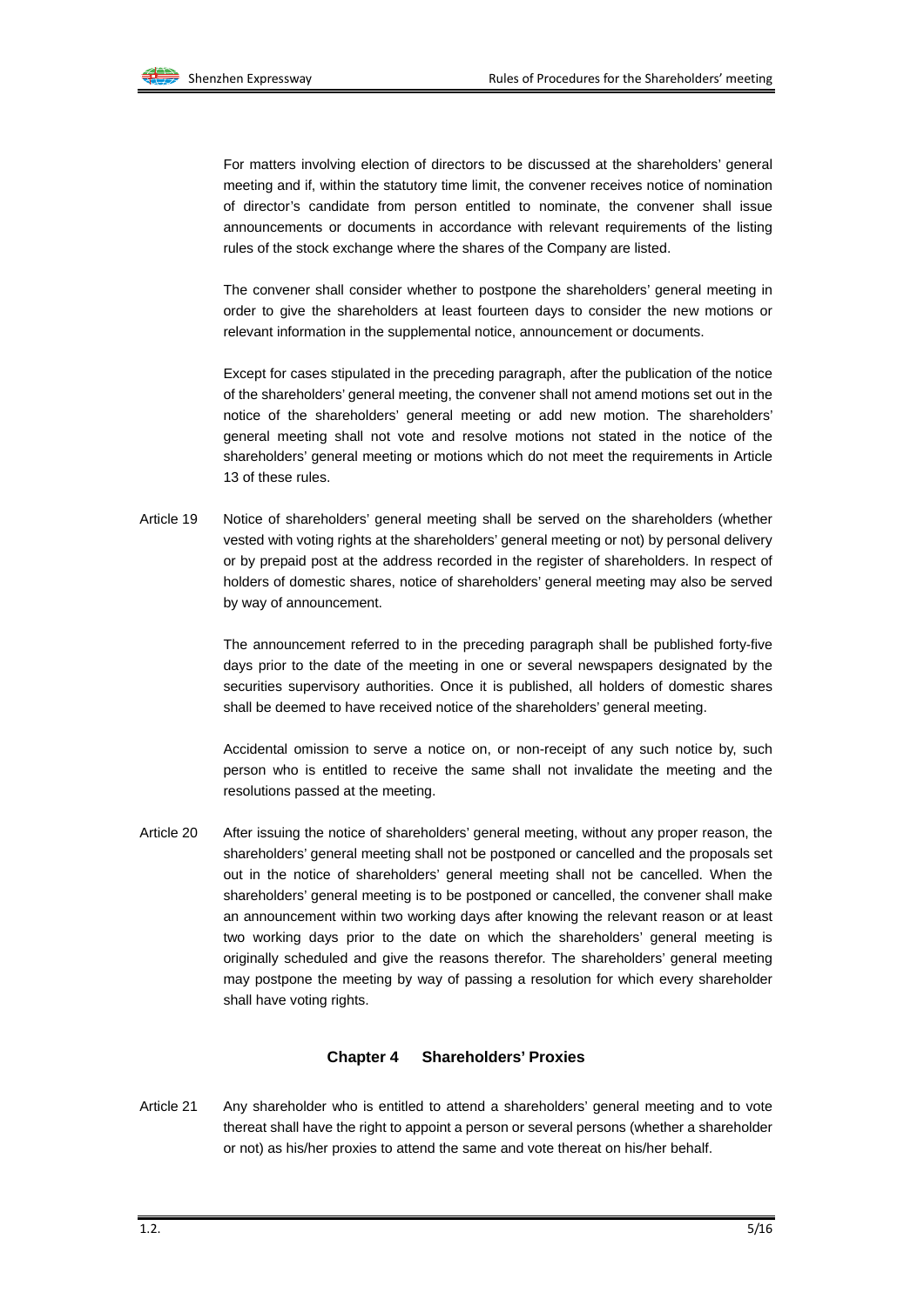Article 22 A shareholder shall appoint his/her proxy in writing and signed by the appointor or an attorney authorised by him/her for such purpose in writing; if the appointor is a legal person, the same shall be affixed with the seal of such legal person, or signed by its directors or a duly authorised representative.

> An instrument appointing a proxy shall be deposited at least twenty-four hours prior to the commencement of the relevant meeting at which the proxy is appointed to vote or twenty-four hours before the time appointed for voting at the registered address of the Company or such other place as the notice of meeting may specify. If the instrument appointing a proxy has been signed by a person authorised by the appointor, the power of attorney or other instruments of authorisation shall be notarised. The power of attorney or other instruments of authorisation so notarised together with the proxy form shall be deposited at the registered address of the Company or such other place as the notice of meeting may specify.

> In the event that the appointor is a legal person, such shareholder shall be represented at the shareholders' general meeting of the Company by its legal representative or the person authorised by the board of directors or other governing body of such appointor.

- Article 23 The instrument delivered to a shareholder by the board of directors of the Company for appointing a proxy shall be in such form so as to enable the shareholder to instruct freely at his/her choice the proxy to vote in favour of or against and to give instruction on each item of the business put to vote at the meeting. Such instrument of proxy shall specify that in default of instruction from the shareholder, the proxy may vote in such a way as he thinks fit.
- Article 24 In the event that a shareholder of the Company is a recognised clearing house (as defined in the Securities and Futures Ordinance (Chapter 571 of the Laws of Hong Kong), or a clearing house as recognised by the laws of the jurisdiction where the securities of the Company are listed ("Clearing House"), it may appoint a proxy (or proxies) it considers appropriate to attend any shareholders' general meeting or class shareholders' meeting of the Company. The proxy form to appoint such proxy (or proxies) shall set out the number and class of shares such proxy (or proxies) is (are) authorised for. The person (or persons) so authorised is (are) entitled to exercise the right of and on behalf of the Clearing House (or its nominee) as if such shareholder is an individual shareholder of the Company.
- Article 25 Notwithstanding the death or incapacity of the appointor, or the revocation of the appointment or revocation of the authority under which the appointing instrument is signed, or the relevant shares have been transferred, a vote given by such proxy pursuant to the instrument of appointment shall still be valid provided that no notice in writing in respect of the events mentioned above has been received by the Company prior to the commencement of the relevant meeting.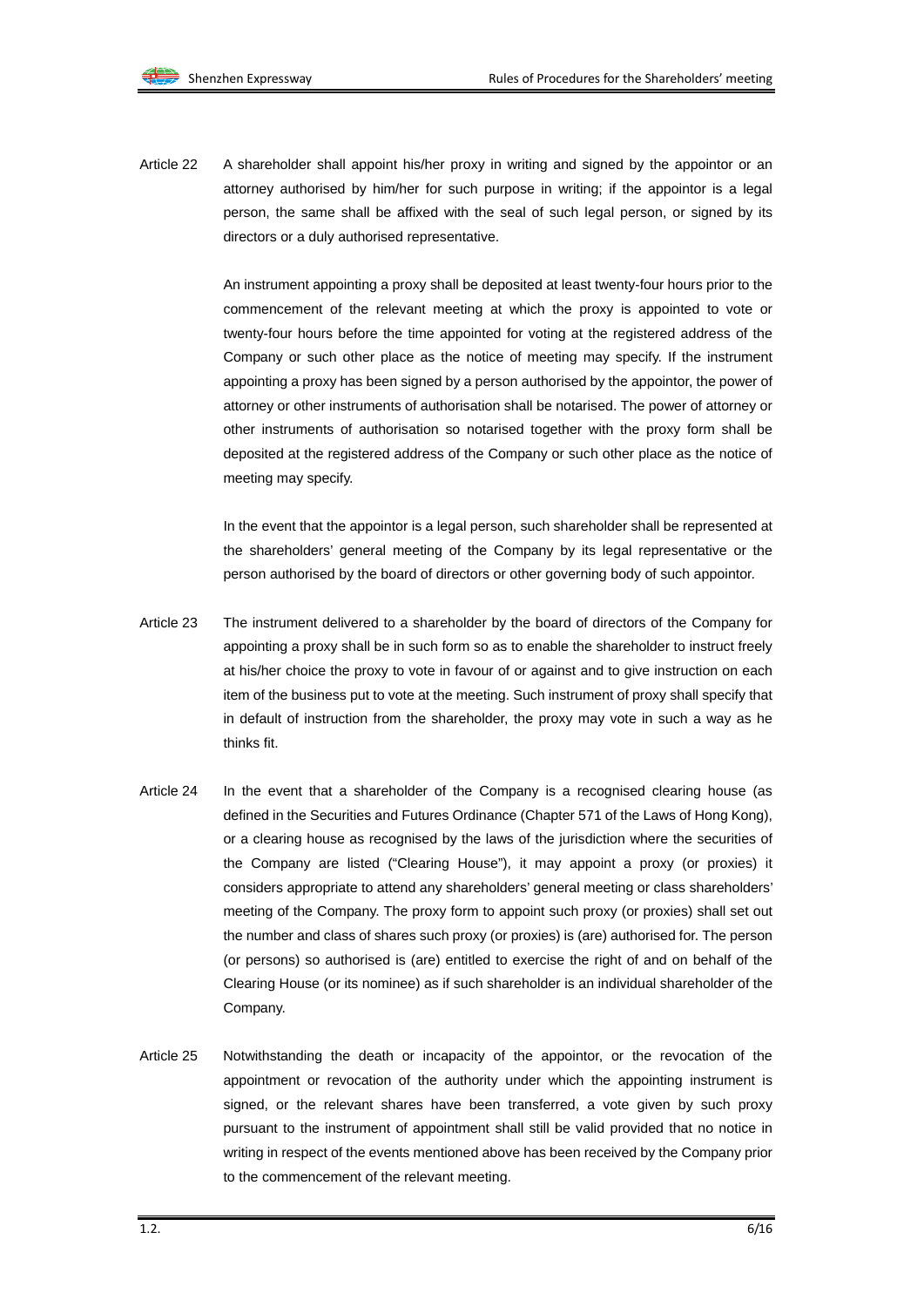#### **Chapter 5 Holding of the Shareholders' General Meeting**

- Article 26 Shareholders' general meetings shall be provided with meeting venue and be convened by ways of on-site meetings. The shareholders' general meetings shall be held at the domicile of the Company. Under the premise that lawfulness and effectiveness of the shareholders' general meeting can be guaranteed, the Company may provide convenience for shareholders by various feasible ways including means of modern information technology such as voting platform on the internet. Shareholders who attend the meeting in the aforesaid manners shall be deemed to be present.
- Article 27 In the event that the shareholders' general meeting of the Company providing internet or other methods, the voting time and procedures via internet or other ways shall be clearly set out in the notice of the shareholders' general meeting.

The beginning time for voting via internet or other ways for the shareholders' general meeting shall not be earlier than 3:00 p.m. on the day prior to the onsite shareholders' general meeting, and shall not be later than 9:30 a.m. on the day when the onsite shareholders' general meeting is convened and its closing time shall not be earlier than 3:00 p.m. on the day when the onsite shareholders' general meeting is closed.

The closing time of on-site meeting of shareholders' general meeting shall not be earlier than the closing time of voting via internet or other ways.

- Article 28 The board of directors and other convener shall take such necessary measures to ensure the normal order of the shareholders' general meeting. For any disturbance to the order of the meeting and acts infringing the lawful interests of the shareholders, measures shall be taken to prevent them, and they shall be reported to the relevant authorities for investigation.
- Article 29 All shareholders or their proxies whose names appeared in the register of shareholders the Company at the date of registration are entitled to attend the shareholders' general meeting and exercise voting rights in accordance with the law and regulations, these Articles of Association and these rules.
- Article 30 Shareholders attending the meeting in person shall submit the identity cards, the valid documents or certificates which can show their identities or stock account cards; shareholders who entrust others to attend the meeting shall submit their valid identification documents and the power of attorney. The corporate shareholders shall attend the meeting by the legal representative or other proxies entrusted by the legal representative. In case that the legal representative attends the meeting, he/she shall submit the identity cards and the valid certificate which can prove the qualification of the legal representative; in case that the proxies attend the meeting, he/she shall submit the identity cards, the written power of attorney made in accordance with laws and issued by the legal representative of the corporate shareholders.
- Article 31 Register of attendees shall be prepared by the Company. The register contains matters such as names of attendees (or names of units), identity card number, residential address,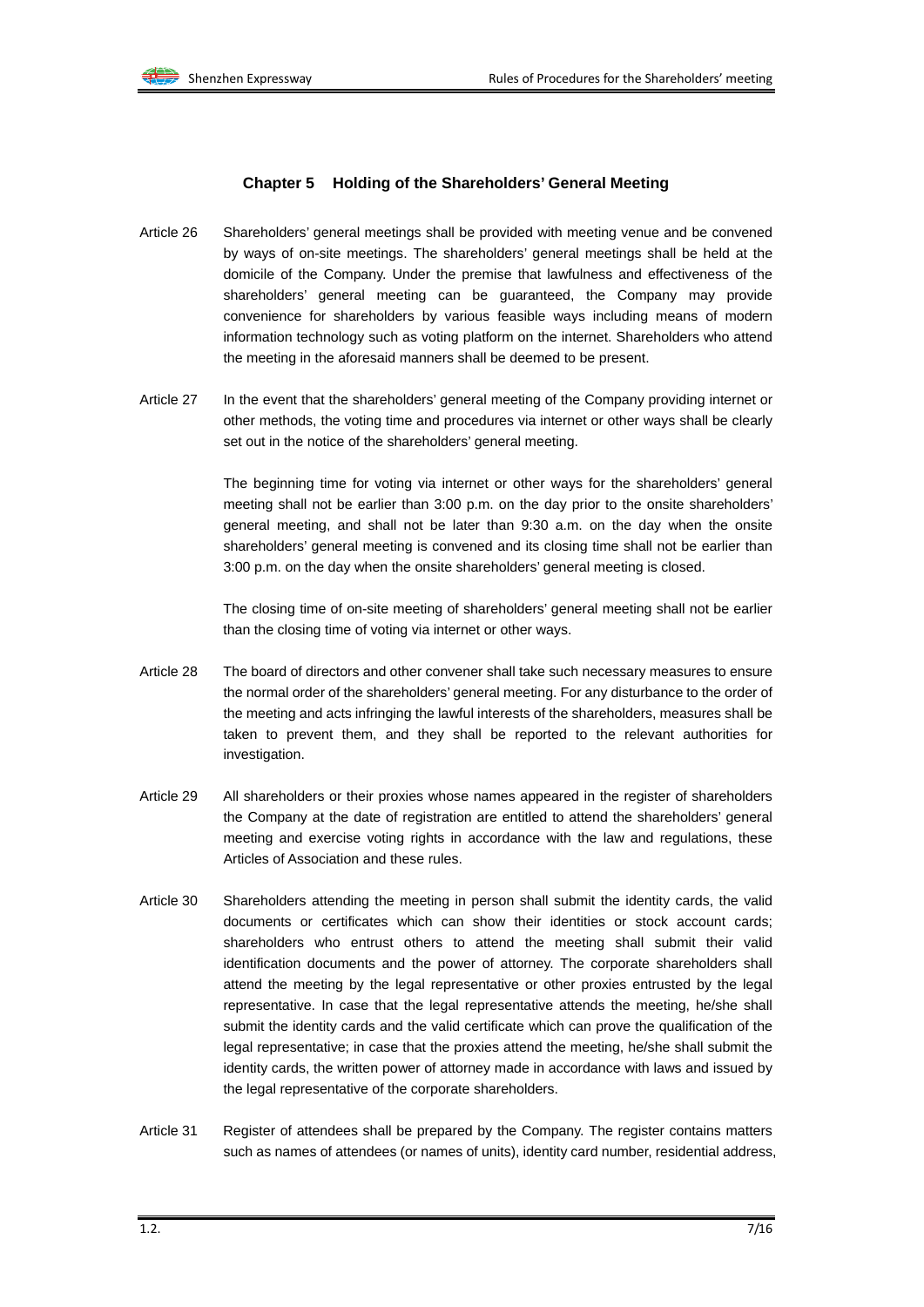number of shares held or represented, and names of persons represented (or names of units represented).

- Article 32 The convener and lawyer shall together verify the validity of qualification of shareholders in accordance with the register of shareholders provided by the securities registration and clearing institution, and register the name of shareholders and the number of shares with voting rights held by them. Before the chairman of the meeting declares the number of shareholders and proxies present at the meeting as well as the total number of shares with voting rights held by them, registration for the meeting shall be ended.
- Article 33 When the Company convenes the shareholders' general meeting, all directors, supervisors and the secretary to the board of directors shall attend the meeting, and the president and other senior management shall also observe the meeting.
- Article 34 A shareholders' general meeting shall be convened and presided by the chairman of the board of directors. If the chairman of the board of directors cannot attend the meeting for certain reasons, he/she shall designate a director of the Company to convene and take the chair of the meeting; if no chairman of the meeting has been so designated, shareholders present shall elect one person to be chairman of the meeting. If for any reason the shareholders fail to elect a chairman, the shareholder (including proxy) attending the meeting and holding the largest number of shares vested with voting rights shall be the chairman of the meeting.

The shareholders' general meeting convened by the supervisory committee itself shall be presided by the chairman of the supervisory committee. In the event that the chairman of the supervisory committee is unable or fails to perform his/her duties, a supervisor elected by more than half of the supervisors shall preside the meeting.

The shareholders' general meeting convened by shareholder(s) itself/themselves shall be presided by a representative elected by the convener.

During the shareholders' general meeting, if the chairman of the meeting violates any of rules of procedures and the shareholders' general meeting cannot proceed as the result thereof, a person may be elected at the shareholders' general meeting to act as the chairman of the meeting, subject to the approval of the shareholders having more than half of the voting rights who are present at the meeting.

- Article 35 At the annual general meeting, the board of directors and the supervisory committee shall report to the shareholders' general meeting for their work over the previous year, and the independent directors shall also submit his/her work report.
- Article 36 Except commercial secrets which cannot be made public in the shareholders' general meeting, directors, supervisors and senior management shall respond and explain to the enquiries made by shareholders at the shareholders' general meeting.
- Article 37 The chairman of the meeting shall declare the total number of shareholders and proxies present at the on-site meeting and the total number of shares with voting rights held by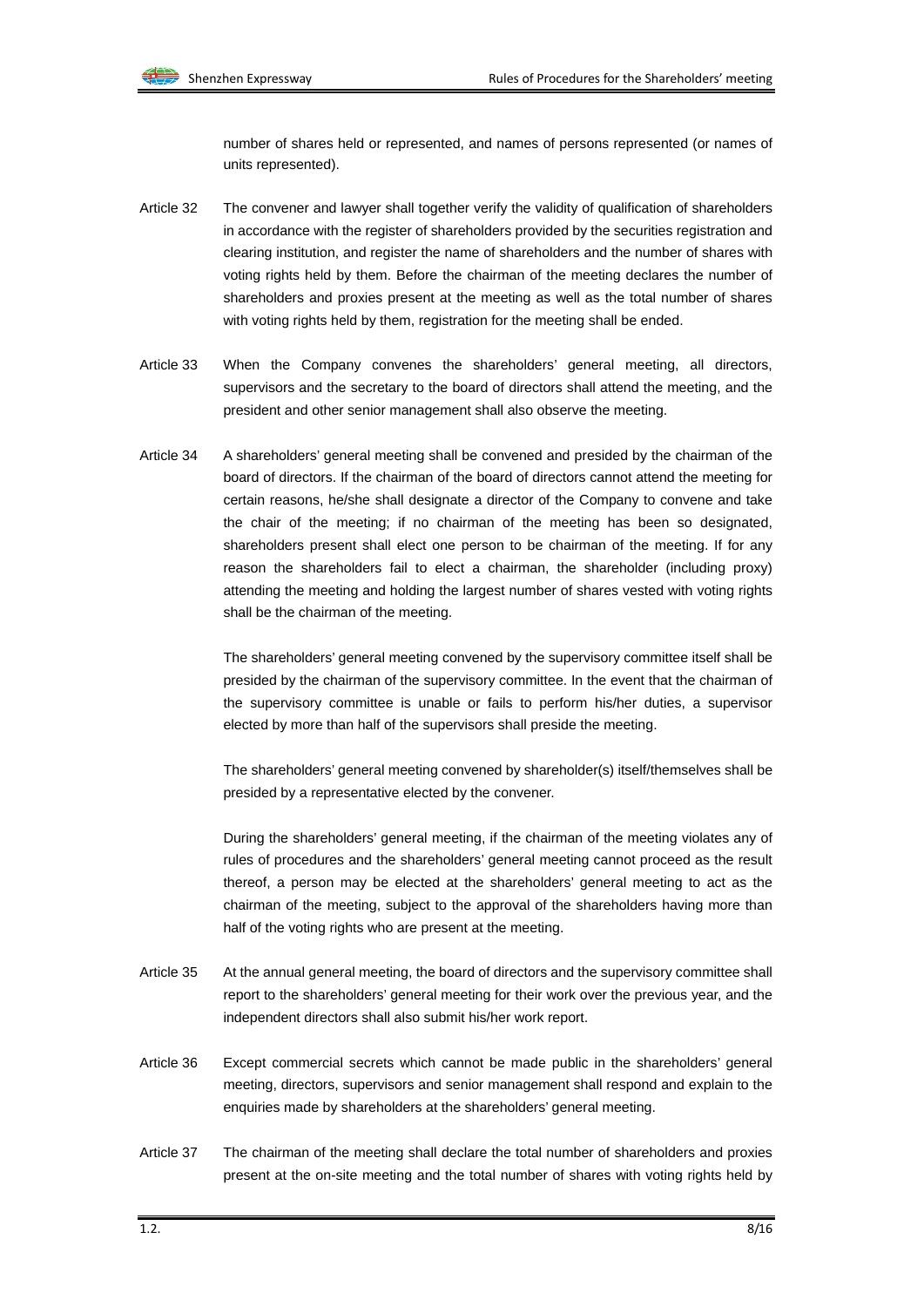such shareholders and proxies before voting and the total number of shareholders and proxies present at the on-site meeting and the total number of shares with voting rights held by such shareholders and proxies shall be based on the register of the meeting.

- Article 38 The shareholders' general meeting shall have minutes which are recorded by the secretary to board of directors and include the following contents:
	- 1. time, venue, agenda of meeting and the name or designation of the convener;
	- 2. names of the chairman of the meeting, directors, supervisors, and senior management who attend or observe the meeting;
	- 3. number of shareholders and proxies present at the meeting, total number of the shares with voting rights held by them, and the percentage of shares with voting rights held by them to the total number of shares of the Company;
	- 4. process of consideration, the key points of speeches and voting results for each motion;
	- 5. shareholders' enquiries or recommendations and the corresponding replies or explanations;
	- 6. names of the lawyer, the counter and the scrutineer;
	- 7. other matters which shall be recorded in the meeting minutes pursuant to these Articles of Association and these rules.

The convener shall make sure that the contents of minutes of the meeting are true, accurate and complete. Directors, supervisors, the secretary to the board of directors, the convener or his/her representative and the chairman of the meeting shall sign on the minutes of the meeting. The minutes of the meeting should be stored and maintained with the register for signing of attending shareholders and the proxy form of their proxies and valid information on voting via internet and other manners in the premises of the Company, and the maintaining period shall not be less than ten years.

Article 39 The convener shall ensure the shareholders' general meeting is held without adjournment until the final resolution is reached. Where special reasons such as force majeure have led to the suspension of the meeting or no resolution can be adopted, necessary measures should be taken to resume the meeting, or to end the meeting directly with a timely announcement. Meanwhile, the convener shall report to the CSRCSB and the SSE.

#### **Chapter 6 Voting and Resolutions of the Shareholders' General Meeting**

Article 40 Resolutions of shareholders' general meetings are classified into ordinary resolutions and special resolutions.

> To adopt an ordinary resolution, more than one half of the voting rights represented by the shareholders (including proxies) present at the meeting must be exercised in favour of the resolution in order for it to be passed.

> To adopt a special resolution, more than two-thirds of the voting rights represented by the shareholders (including proxies) present at the meeting must be exercised in favour of the resolution in order for it to be passed.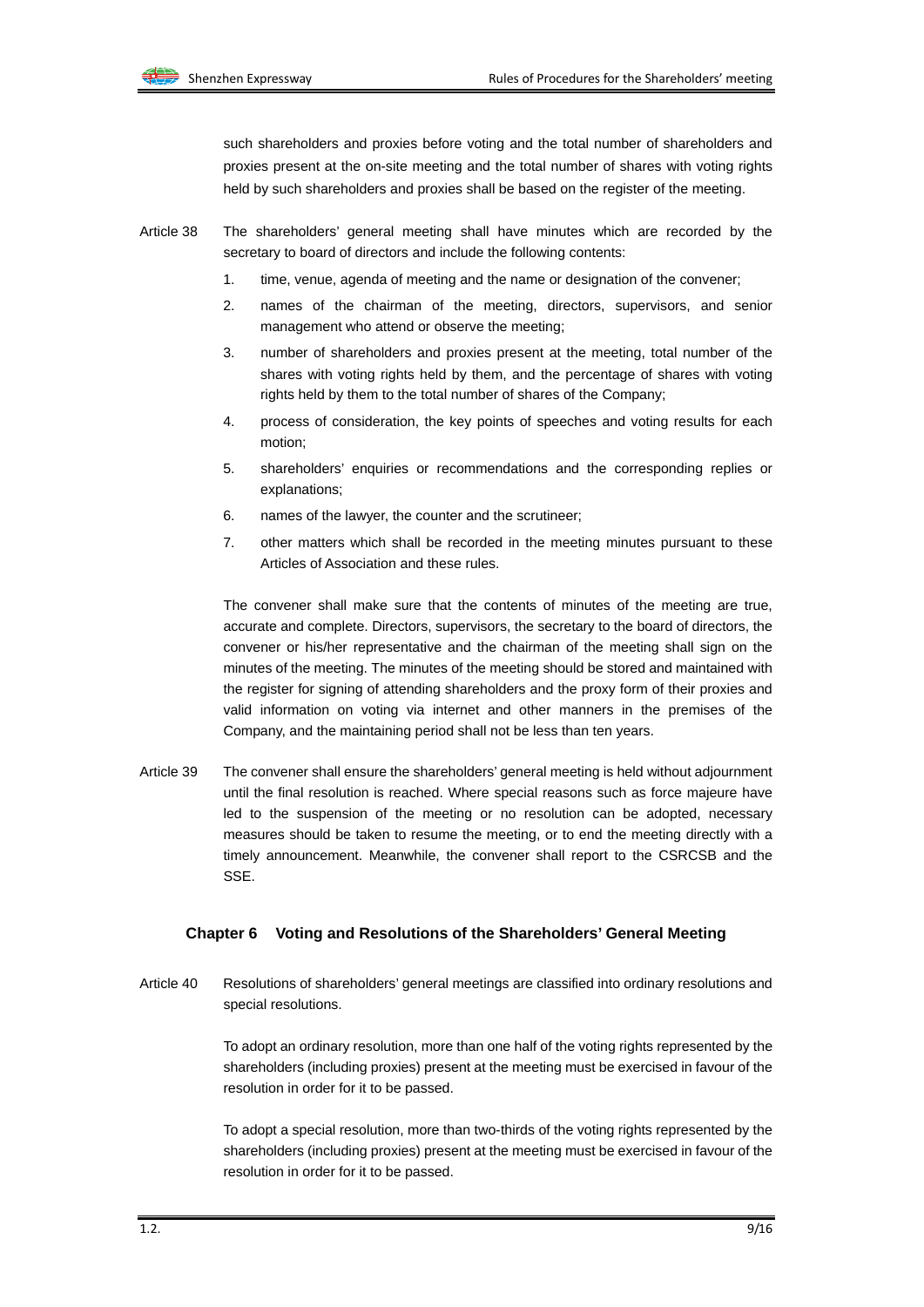- Article 41 The following matters shall be resolved by an ordinary resolution at a shareholders' general meeting:
	- 1. work reports of the board of directors and the supervisory committee;
	- 2. plans formulated by the board of directors for distribution of profits and for making up losses;
	- 3. appointment or removal of members of the board of directors and the supervisory committee, their remuneration and method of payment;
	- 4. annual budgets, final accounts, balance sheets, income statement, and other financial statements of the Company;
	- 5. annual report of the Company;
	- 6. matters other than those required by the laws and regulations or by these Articles of Association to be resolved by way of special resolution(s).
- Article 42 The following matters shall be resolved by a special resolution at the shareholders' general meeting:
	- 1. increase or reduction of the share capital and issue of shares of any class, options or other similar securities;
	- 2. issuance of corporate bonds;
	- 3. division, merger, dissolution and liquidation of the Company;
	- 4. amendments to these Articles of Association;
	- 5. purchase or disposal of material assets or any guarantee within one year, the amount of which exceeds thirty per cent of the latest audited total assets of the Company;
	- 6. share option incentive scheme;
	- 7. any other matters required by the laws and regulations or these Articles of Association and resolved by way of an ordinary resolution at the shareholders' general meeting as being of a nature which may have a material impact on the Company and shall be adopted by special resolutions.
- Article 43 Shareholders (including proxies) exercise their voting rights in proportion to their shareholdings with voting rights, and each share represents one voting right upon voting at the shareholders' general meeting.

If the shareholder is a recognised Clearing House within the meaning of Securities and Futures Ordinance, in exercising the relevant voting right, it shall abide by any privileges or restrictions imposed on any share class voting right.

No shares held by the Company shall be entitled to any voting right nor counted in the total number of shares with voting rights at the shareholders' general meeting.

The board of directors of the Company, independent directors and shareholders who comply with the relevant rules may collect voting rights at the shareholders' general meeting from other shareholders of the Company. Collection of the voting rights shall be executed at nil consideration and full disclosure of information shall be made to those whose voting rights are collected.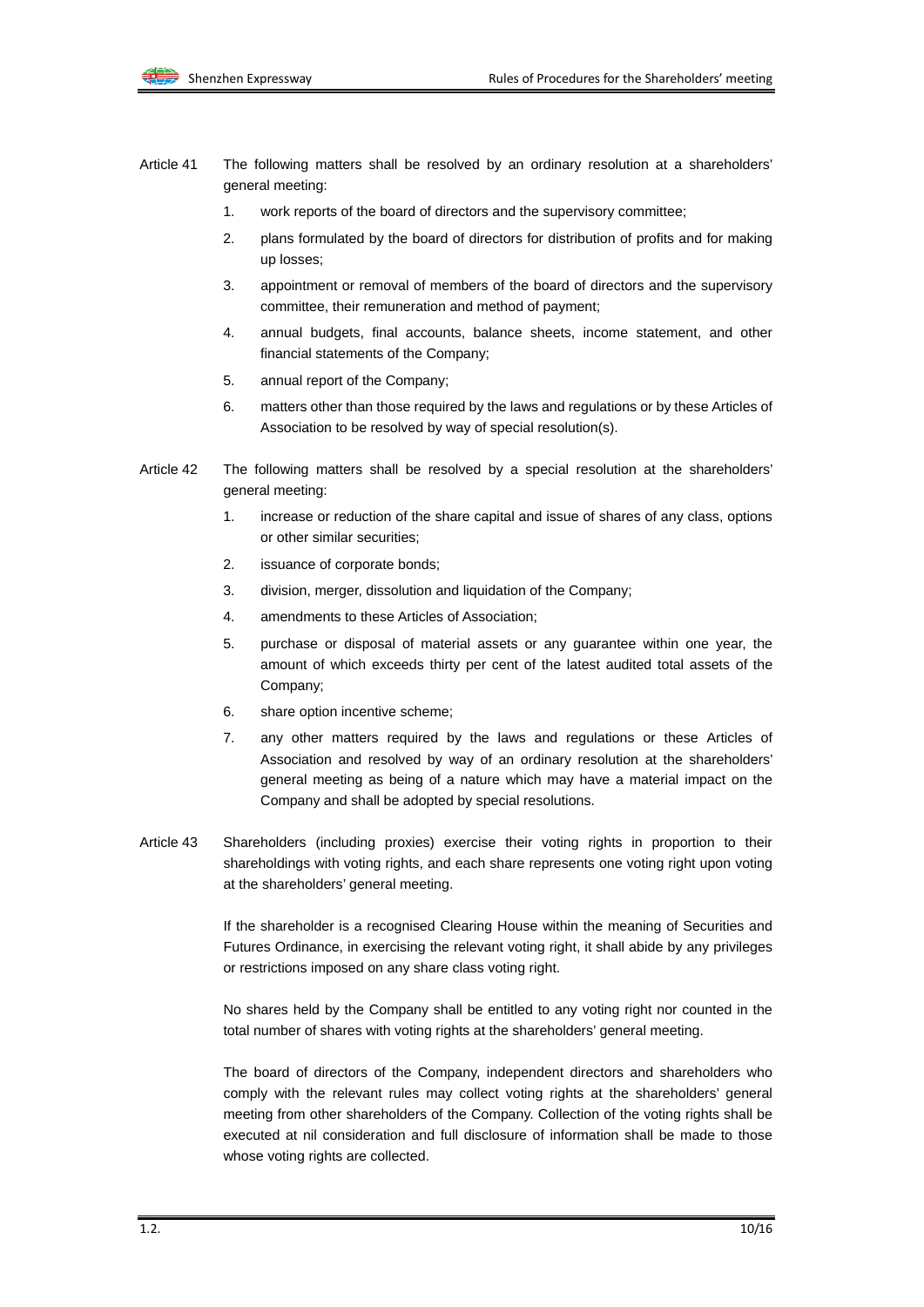- Article 44 A shareholder shall abstain from voting for the matters to be considered at the shareholders' general meeting with which he/she is connected and the number of voting shares represented by them shall be excluded from the total number of shares with voting rights at the shareholders' general meeting. The announcement of the resolutions of the shareholders' general meeting shall fully disclose the voting of the non-connected shareholders.
- Article 45 Where any shareholder is, under the Listing Rules of the Hong Kong Stock Exchange, required to abstain from voting on any particular resolution or restricted to voting only for or only against any particular resolution, any votes cast by or on behalf of such shareholder in contravention of such requirement or restriction shall not be counted.
- Article 46 Cumulative voting system shall be adopted for voting in respect of the election of directors and supervisors at a shareholders' general meeting in accordance with the provisions of these Articles of Association. Independent directors and non-independent directors shall vote separately.

Cumulative voting system mentioned in the preceding paragraph refers to a system of voting for the election of directors or supervisors at the shareholders' general meeting in which voting rights of each share is equal to the number of directors or supervisors to be elected and the shareholder can aggregate his/her voting rights for one or more candidates.

- Article 47 Except the cumulative voting system, all the motions shall be voted at the shareholders' general meeting one by one. In case of different motions on the same matter, the motions shall be voted according to the chronological order of the motions proposed. Unless a shareholders' general meeting is suspended or fails to resolve a motion due to force majeure or other special reasons, no motion shall be set aside or rejected for voting at the shareholders' general meeting.
- Article 48 One voting right can only be exercised in one of the three ways, on-site, via internet or other voting methods. In case that the same voting right is exercised repeatedly, the result of the first voting shall prevail.
- Article 49 The voting rights of the shareholders' general meeting shall be exercised with the shareholders' name.
- Article 50 When considering a motion at the shareholders' general meeting, no change shall be made thereto; otherwise, the relevant change shall be treated as a new motion which shall not be voted at that shareholders' general meeting.
- Article 51 If a poll is demanded for resolving the election of the chairman or the adjournment of the meeting, the same shall be taken immediately; in respect of a poll demanded for other matters, the time for such a poll shall be decided by the chairman of the meeting and other business may be proceeded with at the meeting. The result of such a poll shall still be deemed as a resolution passed at the meeting.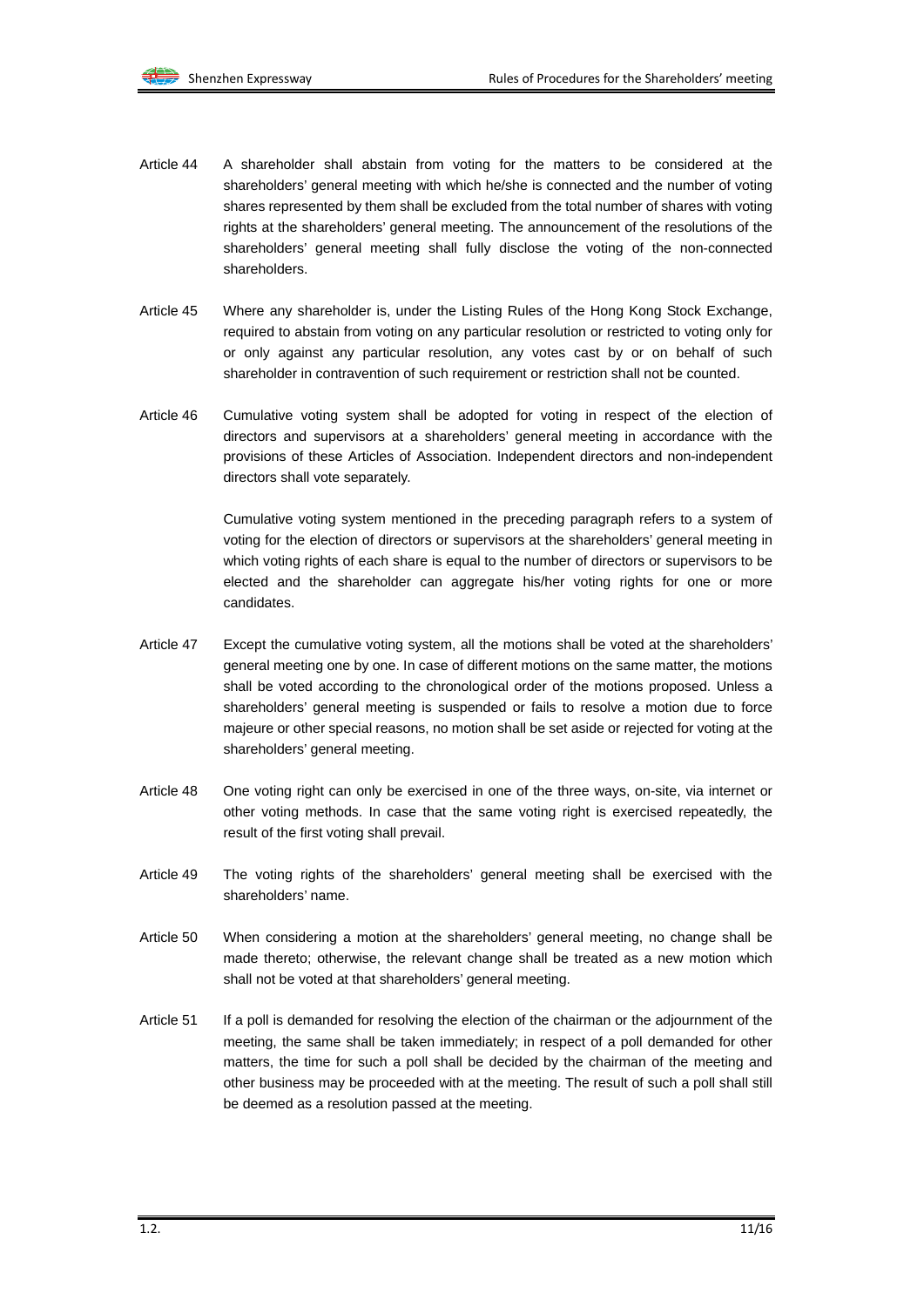- Article 52 On a poll taken at a meeting, shareholders (including their proxies) who are entitled to two or more votes are not required to cast all their votes in favour of or against a resolution.
- Article 53 Before voting on any motion at a shareholders' general meeting, two representatives of the shareholders shall be elected to participate in vote counting and scrutinising. Any shareholder who is connected in the matter under consideration and proxies of such shareholder shall not participate in vote counting or scrutinising.

When the shareholders are voting on the motions, lawyers, shareholders' representatives and supervisors' representatives shall be jointly responsible for vote counting and scrutinising.

Shareholders or their proxies that vote via internet or other ways shall have the right to check their voting results through the relevant voting system.

Article 54 The chairman of the meeting shall announce the voting results of each motion, and whether the motion is passed pursuant to voting results.

> The chairman of the meeting shall be responsible for determining whether a resolution of the shareholders' general meeting is passed or not and his/her determination shall be final and the same shall be announced at the meeting and entered into the minutes of the meeting.

> In the event that the chairman of the meeting has any doubt as to the result of voting on any resolution, he/she may count the votes. If the chairman of the meeting does not make a count of such votes but any shareholder or proxy present at the meeting disagrees with the result announced by the chairman of the meeting, such shareholder or proxy shall be entitled to request a count of the votes immediately after the declaration of the result has been made and the chairman of the meeting shall forthwith proceed with the vote counting.

Article 55 Prior to announcement of the voting results, the Company and the vote counter, scrutineer, substantial shareholder(s), internet service provider and other relevant parties in relation to voting in the on-site shareholders' general meeting, via internet or other ways shall undertake the obligations of the confidentiality for the voting results.

#### **Chapter 7 Post Shareholders' General Meeting Events**

Article 56 Upon the formation of the resolutions of the shareholders' general meeting, the Company shall notify the stock exchange where the Company is listed and issue announcement within the stipulated time period in accordance with applicable rules. The announcement shall set out the number of shareholders and proxies attending the meeting, total number of shares with voting rights held by them and as a percentage of the total number of shares with voting rights of the Company, the method of poll, the result of poll for each proposed resolution, and details of the resolutions passed.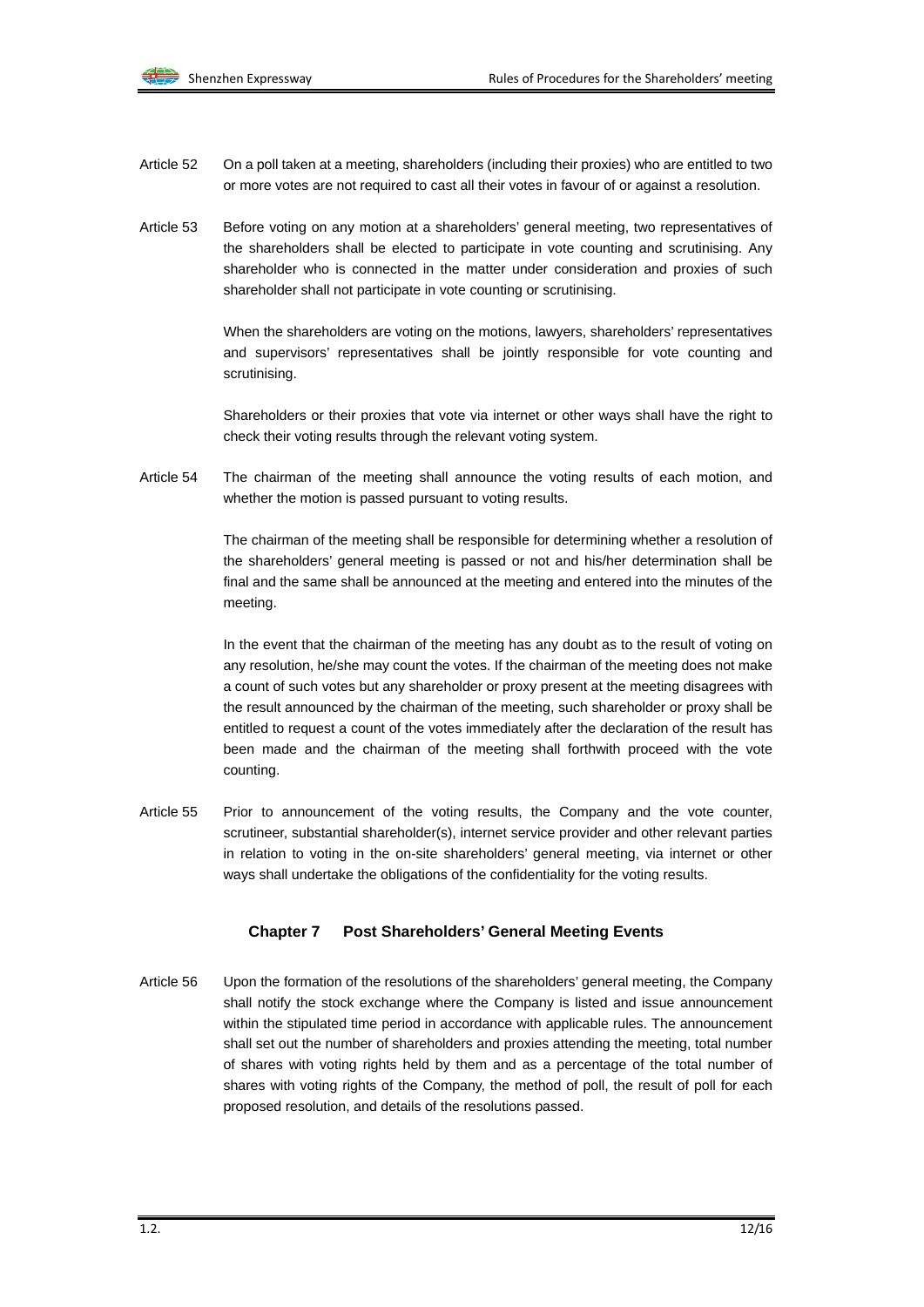- Article 57 If any proposed resolution is not passed, or any resolution previously passed is amended in the current shareholders' general meeting, notes shall be made in the announcement of the resolutions of the shareholders' general meeting.
- Article 58 For the proposed resolution in relation to the election of directors and/or supervisors passed at the shareholders' general meeting, those newly elected directors and/or supervisors shall assume office in accordance with these Articles of Association.
- Article 59 For the proposed resolution in relation to the dividend payment, bonus shares, or conversion of capital reserve fund to increase share capital passed at the shareholders' general meeting, the Company shall implement specific plan within two months after the conclusion of the shareholders' general meeting.
- Article 60 The Company shall notify the stock exchange where the Company is listed after the decision of the following matters has been made in accordance with the requirements of the securities regulatory authorities and the stock exchange at the place where the Company is listed:
	- 1. amendments to these Articles of Association;
	- 2. change of directors and/or supervisors;
	- 3. change of share and related rights;
	- 4. change of accounting firm.

The above-mentioned relevant matters shall be notified promptly to related organisations and persons such as Hong Kong Companies Registry, Share Registrar of H shares, the administration authorities for industry and commerce according to the relevant requirements or processed according to relevant procedures.

Article 61 If the resolutions passed at the shareholders' general meeting are in violation of any law and regulation, shareholders shall be entitled to request the People's Court to confirm that those resolutions are null and void.

> If the procedures for convening a shareholders' general meeting or the way of voting violate any law and regulation or these Articles of Association, or the content of a resolution violates these Articles of Association, the shareholders are entitled to, within sixty days from the date when the resolution is made, request the People's Court to revoke it.

Article 62 A shareholder shall be entitled to inspect copies of minutes of meeting(s) free of charge during office hours of the Company. Upon the request of any shareholder for a copy of the relevant minutes of meeting, the Company shall send out the copy of the minutes so requested within seven days upon receipt of the reasonable payment therefor.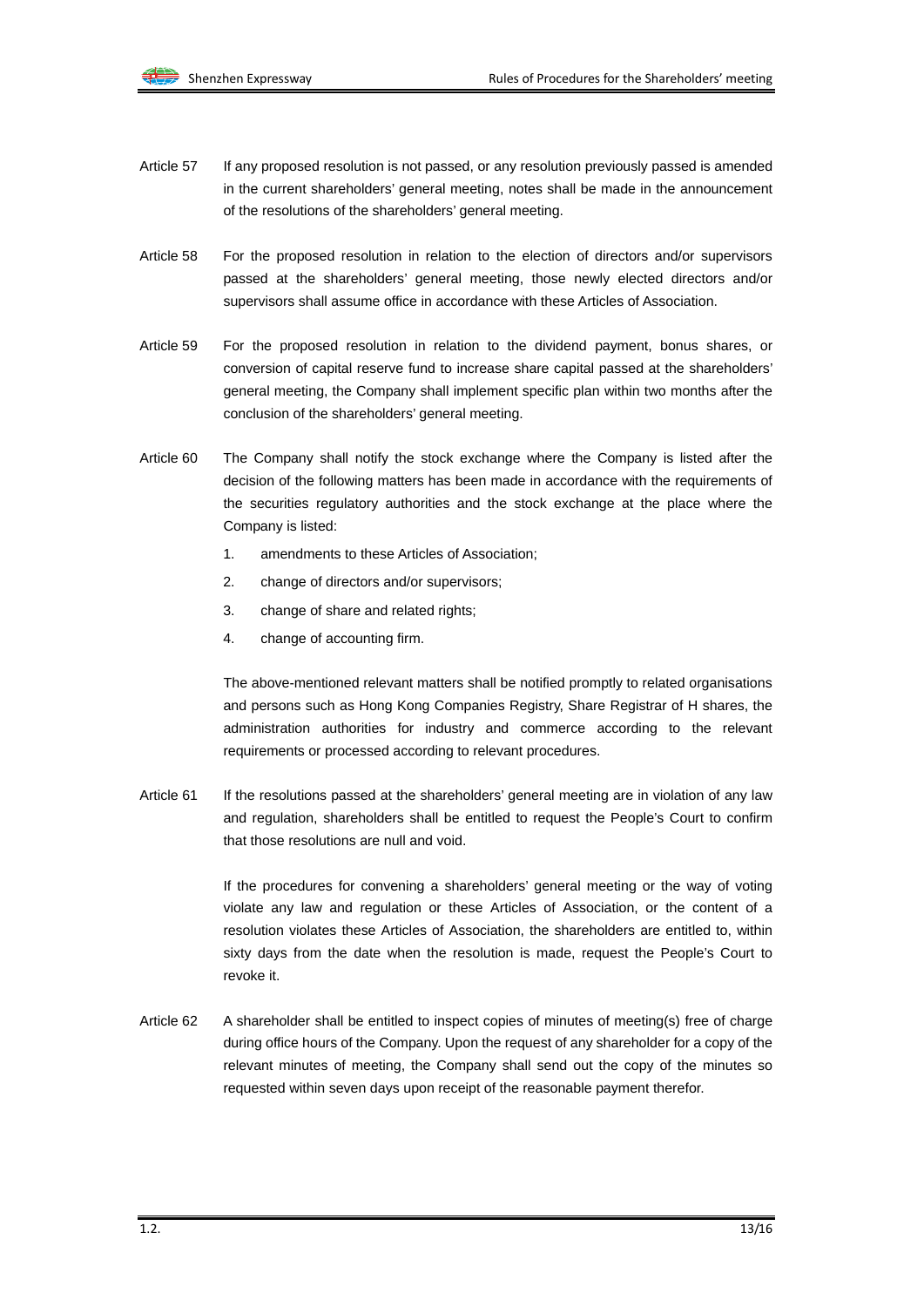#### **Chapter 8 Class Shareholders' Meeting**

- Article 63 Shareholders holding different classes of shares shall be classified as class shareholders. Class shareholders shall enjoy the rights and shall undertake the obligations pursuant to the provisions of laws and regulations and these Articles of Association.
- Article 64 If the Company proposes to vary or revoke the rights of the class shareholders, the same can only be implemented after it has been passed by a special resolution at a shareholders' general meeting and also by the class shareholders so affected at the shareholders' meetings respectively convened in accordance with Articles 66 to 70 of these rules.
- Article 65 The following situations shall be considered as a variation or revocation of the rights of certain class shareholders:
	- 1. to increase or reduce the number of shares of such class of shares or to increase or reduce the number of shares in a class of shares vested with equal or more rights on voting, distribution or other privileges;
	- 2. to exchange all or part of the shares of such class, or to exchange or grant the rights to exchange of all or part of the shares of another class into the shares of such class;
	- 3. to cancel or reduce the rights of that class of shares to receive dividends declared or accumulated;
	- 4. to reduce or cancel the preferential rights to which that class of shares is entitled to in receiving dividends or in the distribution of assets upon the liquidation of the Company;
	- 5. to increase, cancel or reduce the conversion rights, options rights, voting rights, rights of transfer, pre-emptive rights and rights to acquire the securities of the Company of such class of shares;
	- 6. to cancel or reduce the rights of that class of shares in receiving the monies payable by the Company in a particular currency;
	- 7. to establish a new class which enjoys equal or more rights on voting, distribution or other privileges than those enjoyed by that class of shares;
	- 8. to restrict or increase the restriction on the transfer or ownership of that class of shares;
	- 9. to issue subscription rights or conversion rights in respect of that class or another class of shares;
	- 10. to increase the rights and privileges of another class of shares;
	- 11. a reorganisation scheme of the Company which would lead to a disproportionate assumption of obligations by different class shareholders;
	- 12. to amend or abrogate the provisions in this Chapter.
- Article 66 Whether the class shareholders so affected have voting rights at the shareholders' general meeting or not, they shall have the right to vote at the class shareholders' meeting on the matters provided for in paragraphs 2 to 8 and 11 to 12 of Article 65 of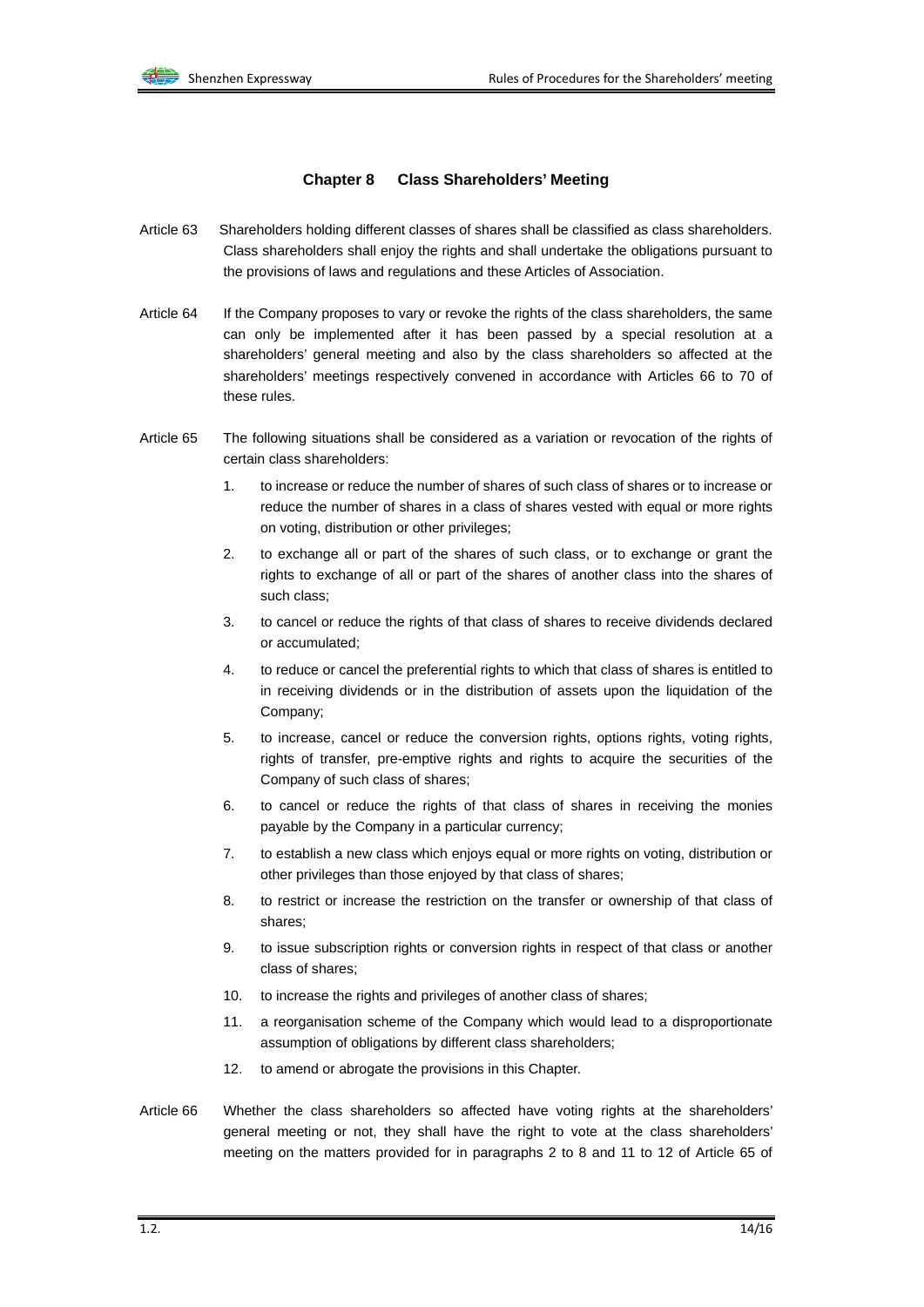these rules provided that interested shareholders shall not have the right to vote at the class shareholders' meeting.

The definition of an interested shareholder referred to in the preceding paragraph shall be as follows:

- 1. in the event that the Company makes a repurchase offer to all shareholders in a proportionate manner in accordance with the provisions of these Articles of Association or repurchases its shares on a stock exchange through public dealing on a stock exchange, "interested shareholder" shall mean the controlling shareholder as defined in these Articles of Association;
- 2. in the event that the Company repurchases its shares through agreement other than through a stock exchange in accordance with the provisions of these Articles of Association, "interested shareholder" shall mean the shareholder related to such agreement;
- 3. in a reorganisation scheme of the Company, "interested shareholder" shall mean a shareholder who undertakes obligations to a lesser extent than other shareholders of the same class, or a shareholder who holds interests different from those held by other shareholders of the same class.
- Article 67 A resolution of the class shareholders' meeting shall be passed in accordance with Article 66 by more than two-thirds of the shareholders present in the meeting who have rights to vote.
- Article 68 If the Company convenes a class shareholders' meeting, it shall issue a written notice forty-five days prior to the meeting to all shareholders of such class who are on the register of shareholders, specifying the business to be transacted and the date and place of the meeting. The shareholders who intend to attend the meeting shall serve on the Company written replies of their intention to attend twenty days prior to the meeting.

If the number of shares vested with voting rights at such meeting held by those shareholders who intend to attend such meeting shall reach more than one-half of the total number of shares vested with the voting rights at such meeting, the Company may convene such class shareholders' meeting; if this cannot be attained, the Company shall further notify the shareholders by way of announcement within five days thereof specifying the business to be transacted and the date and place of the meeting. After giving notice by such announcement, the Company may convene the class shareholders' meeting.

Article 69 Notices of the class shareholders' meeting need only be served on the shareholders who are entitled to vote at such meeting.

> The procedures of the class shareholders' meeting shall follow as much as possible the procedures of a shareholders' general meeting and the provisions in these Articles of Association relevant to the procedures of a shareholders' general meeting shall apply to the class shareholders' meeting.

Article 70 Apart from the shareholders of other classes of shares, the holders of domestic shares and holders of overseas listed foreign shares are deemed to be different classes of shareholders.